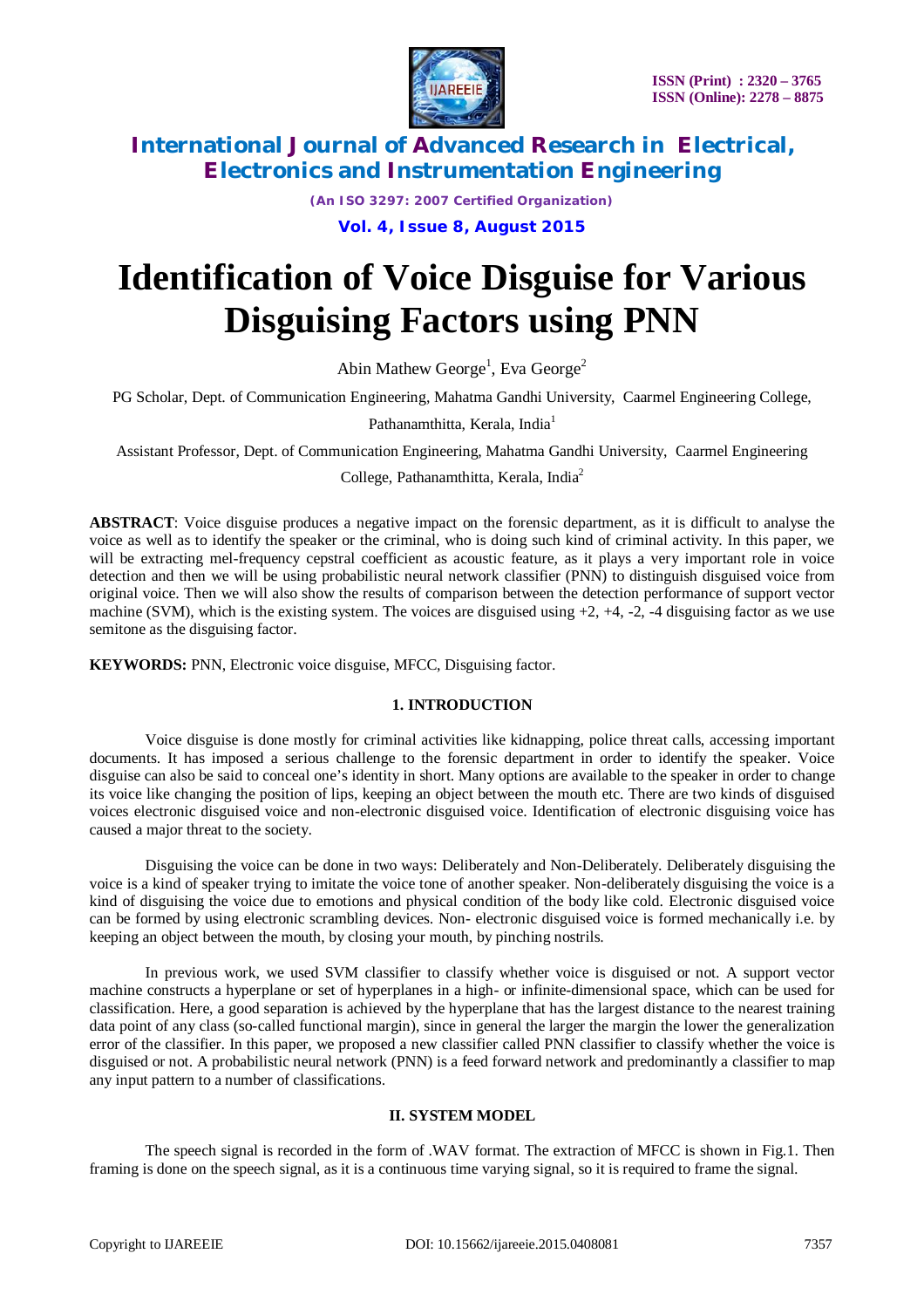

*(An ISO 3297: 2007 Certified Organization)*

### **Vol. 4, Issue 8, August 2015**



Fig. 1: MFCC Extraction

Then framed signal is windowed using hamming window so as to remove discontinuity at the start and the end of the frame. The equation for Hamming window is given by:

$$
H(n) = 0.54 - 0.46 \cos \frac{2\pi n}{Z - 1}, \qquad n = 0, 1, \ldots, Z - 1
$$

where Z is the number of points in the frame.

Then fast fourier transform is done so as to convert the frames which consist of N samples from time domain to frequency domain. After this transformation, by using 20 triangular band pass filters, we will get a smooth magnitude spectrum. The formula to calculate mel-frequency  $f_{mel}$  warping For a given frequency f is given by

$$
f_{Mel} = 1127 \ln (1 + \frac{f}{700})
$$

Then compression step is done using discrete cosine transform, which removes higher coefficients and keeps first few coefficients. Statistical moments of MFCC are also extracted i.e. mean and correlation coefficient. Consider a speech signal with N frames, assume  $V_{ij}$  to be the  $j<sup>th</sup>$  component of the MFCC vector of the  $i<sup>th</sup>$  frame and  $V_j$  to be the set of all the  $j^{th}$  components.

$$
V_j = \{v_{1j}, v_{2j}, v_{3j}, \dots, v_{Nj}\}, j = 1, 2, \dots, L
$$

where L is the dimension of MFCC vectors based on each frame.

The mean value of the speech signal can be calculated

$$
E_j = E(V_j), \qquad j = 1, 2, \ldots, L
$$

The correlation coefficient of the speech signal can be calculated.

$$
CR_{jj'} = \frac{cov(V_j, V_{j'})}{\sqrt{VAR(V_j)} \sqrt{VAR(V_{j'})}}, 1 \le j < j' \le L
$$



Fig. 2: Existing System Model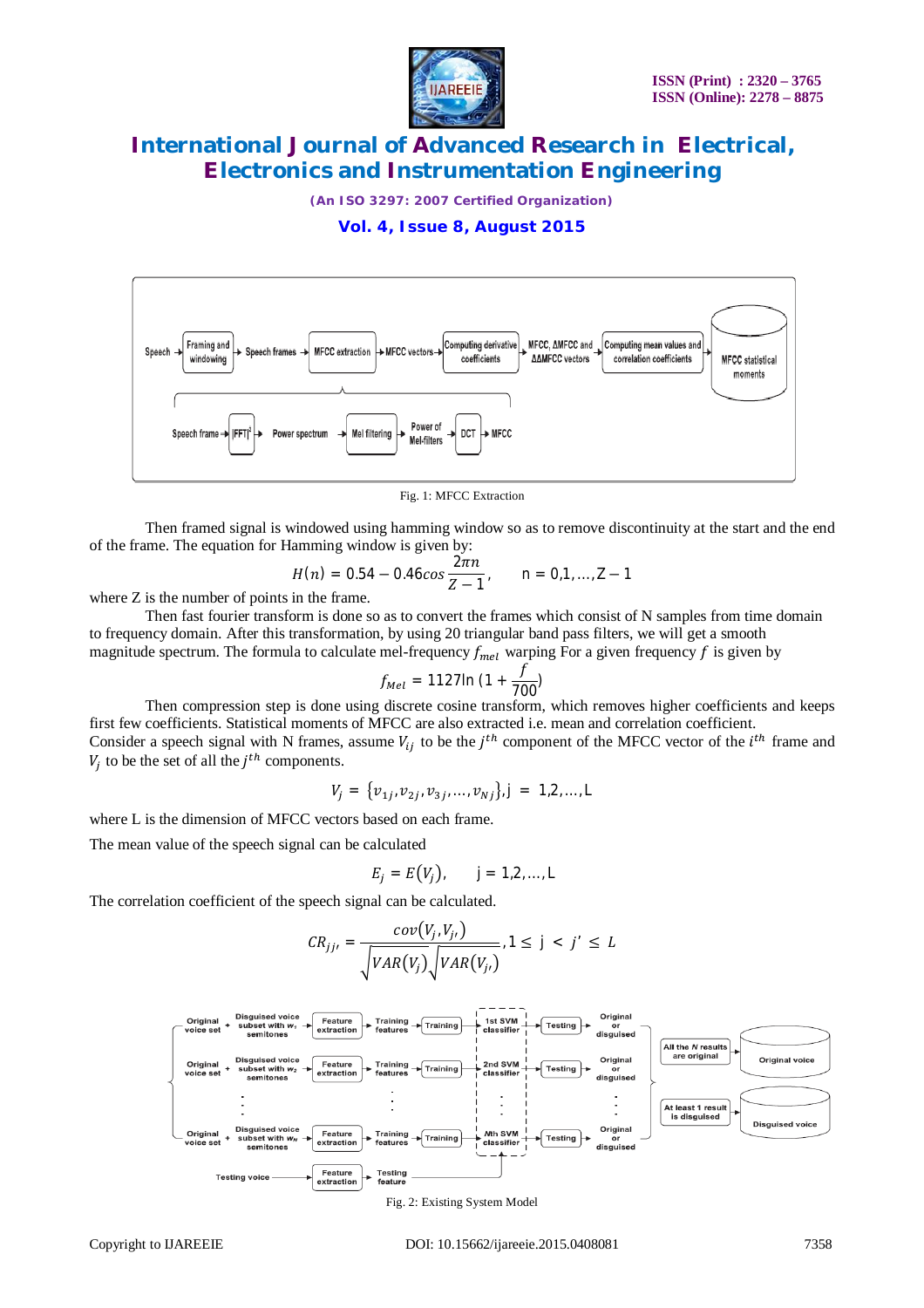

*(An ISO 3297: 2007 Certified Organization)*

#### **Vol. 4, Issue 8, August 2015**

In the existing system, we used SVM classifier to detect whether the voice is original or disguised. The system model is shown in Fig.2. SVM classifier is used to compare the features extracted from the training database, which consists of disguised and original voices, and the features extracted from testing voice.

#### **III. PROPOSED METHOD**

We have proposed a new classifier called PNN classifier, which improves the detection performance of the disguised voice It consists of four layers. The first layer consist of input node which consists of a set of measurements, the second layer consists of Gaussian functions formed using the given data points as centers, the third layer performs the summation operation for the outputs of second layer of each class, the fourth layer selects the largest value from the outputs of the third layer. Then associated label of the class is determined. The architecture of PNN is shown in Fig.3.



In similar fashion, the features extracted from each voice will be allocated a class i.e. 1 or 2. Class 1 represents original voice and class 2 represents disguised voice. In testing phase, the tested voice will be passing through the PNN classifier and will be compared with all the voices in the database, whose features has already been extracted in training phase and assigned a value to each voice. It will decide which class should be assigned to the testing voice depending on the maximum value and we will come to know whether the tested voice is original or not. Correlation MFCC, mean of MFCC, del-MFCC, mean of del MFCC, del-del MFCC and its mean are the features extracted from the voice. The figure for the proposed system model is given in Figure 4.



Fig. 4: Proposed System Model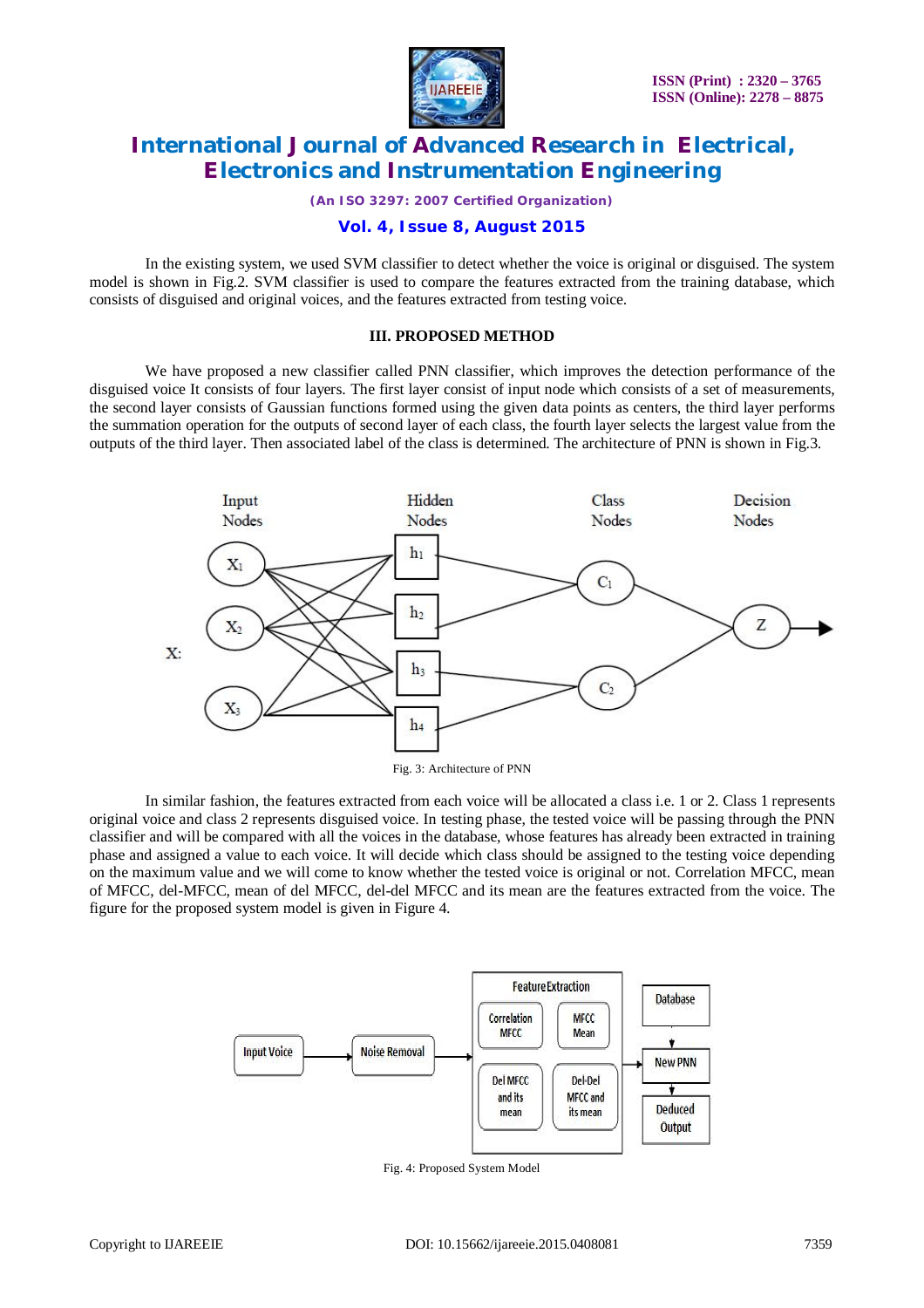

*(An ISO 3297: 2007 Certified Organization)*

#### **Vol. 4, Issue 8, August 2015**

#### **IV. SIMULATION RESULTS**

The simulation is done using MATLAB 2010. The voice is disguised using software tools like Audacity, Cool Edit, Praat and Rtisi. It is disguised using semitone as the disguising factor. In existing system, the procedure here was to create a database and extract the features from the voices contained in the database and compare it with the features extracted from the testing voice using SVM classifier, so as to decide whether the voice is disguised or not. Figure 5 shows the detection rate of disguising voice for  $+2$ ,  $-2$ ,  $+4$  and  $-4$  disguising factor of existing system.



In the proposed system, we will be extracting six features from each voice. So in total, we will be obtaining 120 features from each database, as there are 20 voice samples in each database. In 120 features, we will be assigning value 1 for 60 features and value for the remaining using PNN classifier. These features will be compared with the features extracted from testing voice and selects the maximum value and decides whether voice is disguised or not. Here also voice is disguised using Audacity, Praat and Cool edit software tools. Fig.6. shows the comparison of detection rate of disguised voice of existing and proposed system only for disguising factor -8. It shows that detection rate is high for proposed system than existing system.